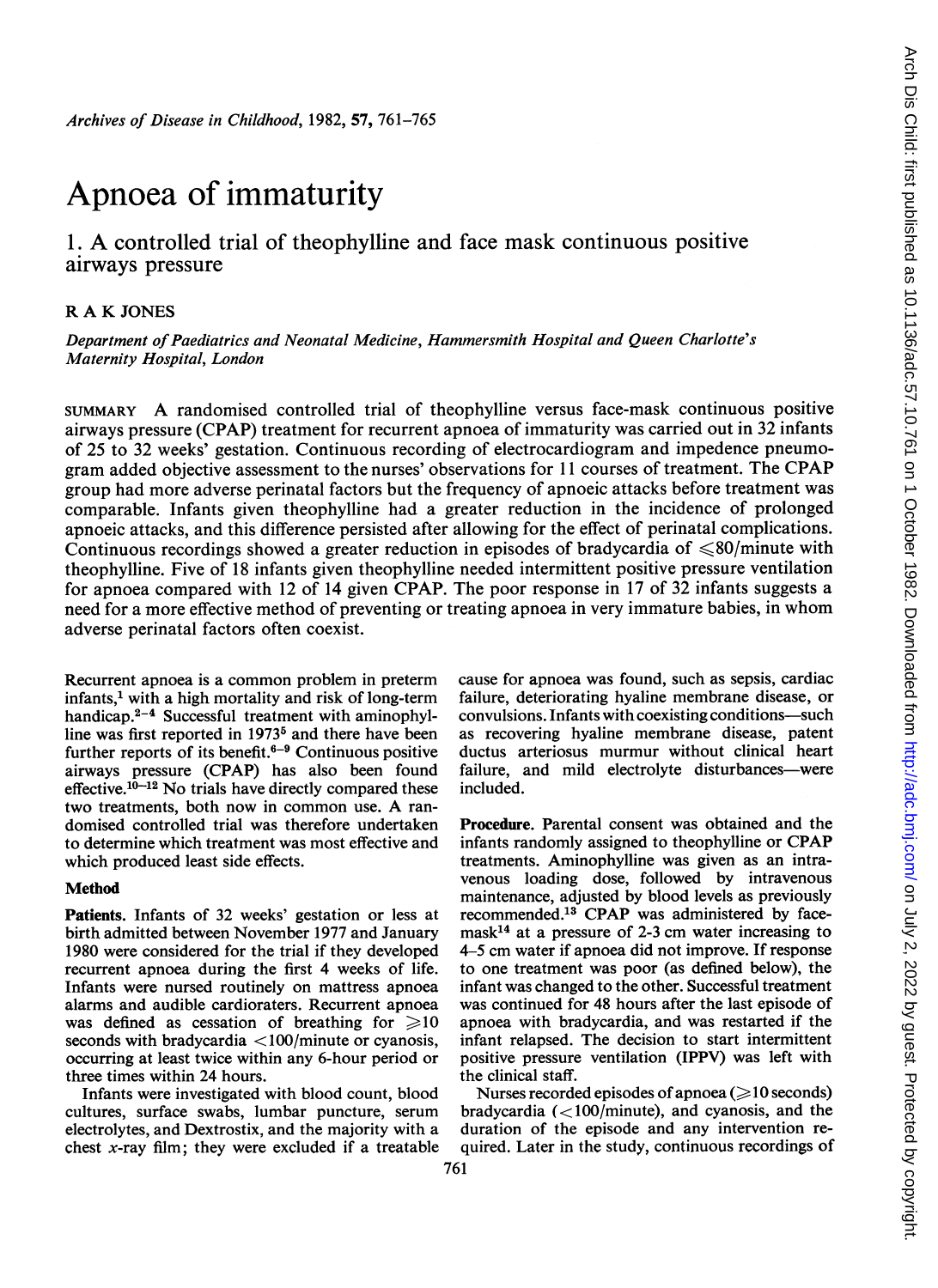#### 762 Jones

electrocardiogram and impedence pneumogram were made on to cassette tapes before and during treatment and were analysed by me blindly. The infants' notes were reviewed for problems before the onset of apnoea. A perinatal complication score was computed allowing one point each for: intrauterine asphyxia (antepartum haemorrhage, type <sup>11</sup> dips, or cord prolapse), breech delivery, temperature  $\langle 35^{\circ}$ C, onset of respiration at 5 to 9 minutes after birth; and two points each for onset of respiration at  $\geq 10$ minutes and IPPV (after initial resuscitation).

Complications arising during or after treatment were noted. Two-hourly observations of heart rate, respiratory rate, and body and incubator temperature were kept for the 24 hours before and after starting treatment. Time of establishing milk feeding was recorded. The development of surviving infants is reported separately.15

Analysis. Episodes of apnoea  $\geq 10$  seconds were counted from the nurses' charts and hourly rates calculated for the 24 hours preceding treatment (less if treatment started during the first day of life), for the first 24 hours on treatment and for the whole course of treatment. Rates were calculated separately for episodes with and without associated

Table <sup>1</sup> Infants excluded from controlled trial

| Treatment started before transfer from another hospital                                                                                                                                              |     |
|------------------------------------------------------------------------------------------------------------------------------------------------------------------------------------------------------|-----|
| Too severe (18 infants required urgent IPPV, one considered<br>not viable at 24 weeks)                                                                                                               | 19  |
| Too mild (paediatrician felt treatment unnecessary, despite<br>trial criteria being fulfilled)                                                                                                       | 30. |
| Randomisation not possible (two on CPAP for recovering<br>hyaline membrane disease, one severe facial bruising<br>precluded mask CPAP, one given theophylline when all<br>CPAP circuits were in use) |     |
| Randomisation omitted (treatment started before trial<br>considered, generally because of staff changes)                                                                                             |     |
| Parental consent refused                                                                                                                                                                             |     |
| Incorrect dose of theophylline given (see text)                                                                                                                                                      |     |

\*One hundred and three infants had recurrent apnoea, of whom <sup>32</sup> entered the trial.

bradycardia <100/minute or cyanosis, and for prolonged episodes  $\geqslant 60$  seconds' duration. Response to treatment was considered good if apnoea was reduced  $\leq 25\%$  of pretreatment rates, moderate if apnoea was reduced to  $26-74\%$ , and poor if apnoea remained  $\geq 75\%$  of pretreatment rates or if attacks became more prolonged. From the continuous recordings, all episodes of apnoea  $\geq 10$ seconds, and of bradycardia  $\leq 80/\text{min}$  and  $\leq 60/\text{min}$ min, were counted and hourly rates calculated on and off treatment. The percentage of the recording time spent apnoeic or with heart rate  $\leq 80$ /min was also calculated. For each baby the differences were calculated between treatment and no treatment periods. The following statistical tests were used as appropriate: Student's  $t$  test, Wilcoxon's rank sum test,  $y^2$  test with Yates's correction, Fisher's exact test, multiple covariance analysis, and Kendall's rank correlation coefficient. Differences were considered significant if  $P < 0.05$ .

#### **Results**

Three hundred and sixty-two infants of 32 or less weeks' gestation were admitted during the study period and 103 developed recurrent apnoea for which no cause apart from immaturity could be found. Exclusions from the trial are shown in Table 1. Despite strict criteria for entry, 31 eligible infants were not treated as the nursing or resident medical staff thought the signs too mild and did not report them immediately. Of those entering the trial 29 had had more than the required number of episodes. The possible effects of delay in treatment, and the outcome for those not entered into the trial are reported separately.15 In each case the randomisation was made only after the decision to start treatment. Thirty-three infants entered the trial but in one on theophylline the loading dose was omitted, therapeutic levels being reached 23 hours later. Of the

Table 2 Characteristics of infants before treatment with theophylline or CPAP

|                                                                 | Theophylline<br>$(n = 18)$ | CPAP<br>$(n = 14)$ | P value   |
|-----------------------------------------------------------------|----------------------------|--------------------|-----------|
| Birthweight (g) mean $\pm$ SD                                   | $1107 + 332$               | $1121 + 238$       | NS        |
| Gestation (weeks) mean $\pm$ SD                                 | $28.0 + 1.7$               | $27.4 + 1.2$       | NS        |
| Boys (number)                                                   | 13                         | 10                 | NS        |
| Breech delivery (number)                                        |                            |                    | NS        |
| Birth asphyxia (number) (onset of respiration $\geq 5$ minutes) |                            | 10                 | <b>NS</b> |
| <b>IPPV</b> (after initial resuscitation)                       |                            |                    | 0.02      |
| Perinatal complication score*, median                           | 1 - 5                      | 3.5                | 0.01      |
| Range                                                           | $(0-5)$                    | $(0-6)$            |           |
| Total number of apnoeic attacks before treatment, median        |                            | 6                  | NS        |
| Range                                                           | $(2-38)$                   | $(2-25)$           |           |
| Apnoeic attacks per hour in 24 hours before treatment, median   | 0.40                       | 0.38               | NS        |
| Range                                                           | $(0.17 - 3.82)$            | $(0.17 - 1.71)$    |           |

\*See method.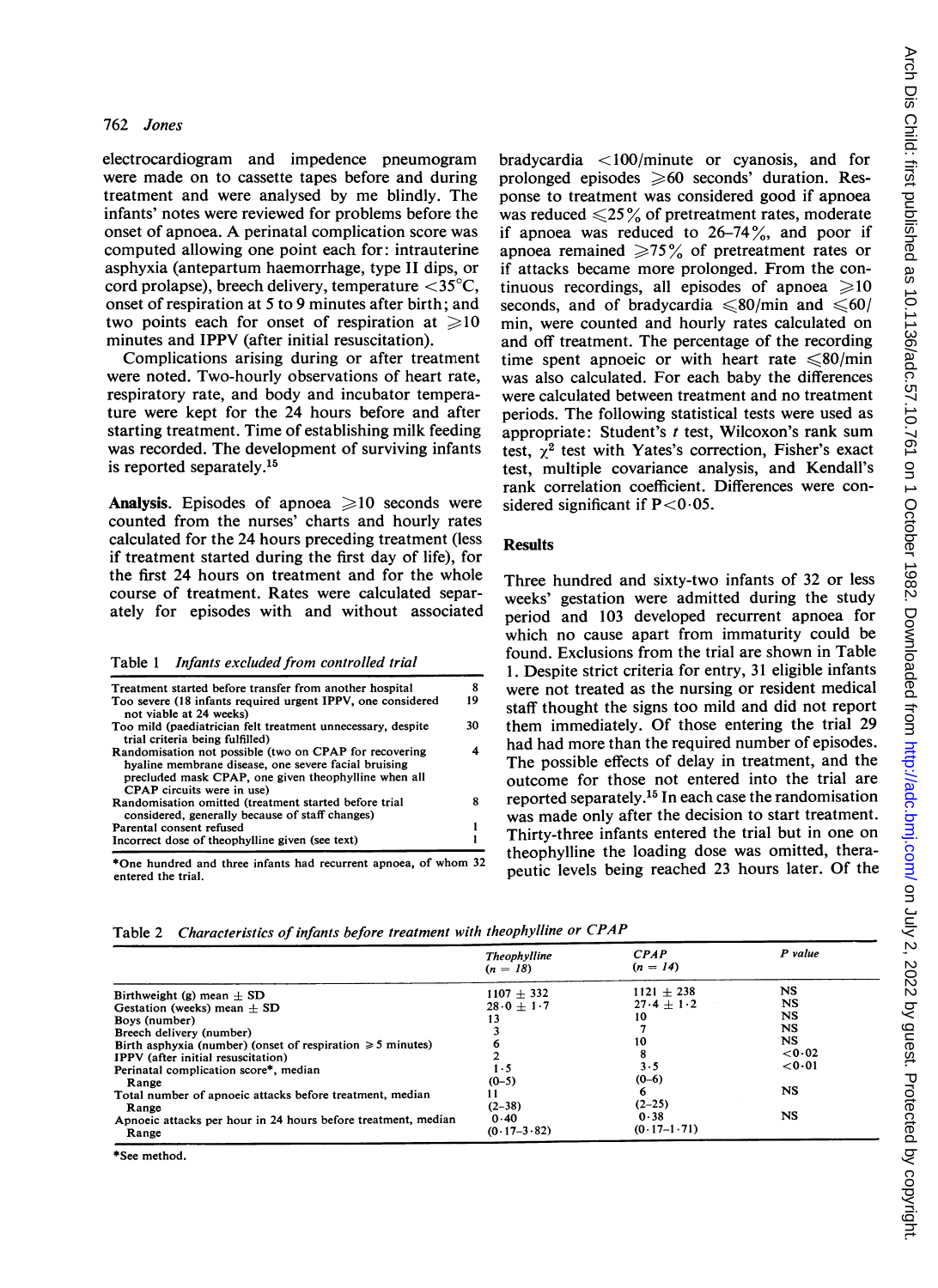remaining 32 infants, 18 received theophylline and 14 CPAP, and their characteristics are shown in Table 2.

Effect of treatment as judged by nurses' records. Fourteen of 18 infants receiving theophylline had a good or moderate response, compared with 5 of 14 receiving CPAP  $(x^2 + 16)P < 0.05$ ). Table 3 shows the reduction in apnoeic attacks per hour compared with pretreatment rates for the two treatments. Prolonged episodes  $\geq 60$  seconds responded significantly better to theophylline than to CPAP, whereas shorter episodes showed less difference between the two treatments. Table 4 shows the actual hourly rates of apnoea before and during both treatments. Using each infant as his own control the difference in attack rate before and during treatment has been calculated. On theophylline all 18 infants had a reduction in attack rate, and of 11 having prolonged attacks, 10 had fewer while on theophylline, highly significant differences; for infants receiving CPAP, there was no significant difference in attack rates before and during treatment. Respiratory rate rose by 5 breaths/minute after starting theophylline and fell by <sup>3</sup> breaths/minute with CPAP (Wilcoxon's rank sum test  $P < 0.01$ ).

#### Apnoea of immaturity 763

Effect of treatment as judged by continuous recordings. Continuous recordings were available for only <sup>11</sup> courses of treatment (7 theophylline and 4 CPAP), the duration of recording ranging from 9 to 49 hours. From the <sup>7</sup> recordings with and without theophylline, episodes of bradycardia of  $\leq 80$ /minute were reduced during treatment (Wilcoxon's signed rank sum test  $P < 0.05$ ). There was no significant change in episodes of apnoea  $\geq 10$  seconds, but the percentage of apnoeic attacks with bradycardia decreased significantly from 47% to 28% (P < 0.01). Comparing the effect of theophylline with that of CPAP, episodes of bradycardia  $\leq 80$ /minute and  $\leq 60$ / minute, both showed significantly greater reduction with the ophylline (P < 0.05 and P = 0.01 respectively), as did the percentage of recording time spent with heart rate  $\leq 80$ /minute (P = 0.01).

Factors influencing effect of treatment. There was no change in incubator or body temperature before or during either treatment. There was no significant correlation between birthweight or gestation and response to treatment. A multiple covariance analysis was carried out using the rate of apnoea on treatment as the dependent variable and the pretreatment rate, perinatal complication score, and type of treatment as independent variables. The pretreat-

|  | Table 3 Apnoeic attack rates during treatment, expressed as a percentage of pretreatment rates |  |  |  |
|--|------------------------------------------------------------------------------------------------|--|--|--|
|--|------------------------------------------------------------------------------------------------|--|--|--|

|                                                                | Theophylline median (range) | CPAP median (range) | $P$ value**    |
|----------------------------------------------------------------|-----------------------------|---------------------|----------------|
| 1st day of treatment, all attacks $\geq 10$ seconds            | 15%                         | 43%                 |                |
| $(n = 18$ and 14)                                              | $(0-83)$                    | $(0 - 698)$         | 0.05 < P < 0.1 |
| Whole course of treatment, all attacks $\geq 10$ seconds       | 14%                         | 45 $\%$             |                |
| $(n = 18$ and 14)                                              | $(0-72)$                    | $(0 - 698)$         | $P = 0.05$     |
| 1st day of treatment, all attacks with bradycardia or          | $18\%$                      | 44%                 |                |
| cyanosis ( $n = 18$ and 14)                                    | $(0-83)$                    | $(0-408)$           | 0.05 < P < 0.1 |
| Whole course of treatment, all attacks with bradycardia        | $13\%$                      | $50\%$              |                |
| or cyanosis $(n = 18$ and 14)                                  | $(0-64)$                    | $(0-408)$           | 0.05 < P < 0.1 |
| 1st day of treatment, prolonged attacks $\geq 60$ seconds      | $0\%$                       | 57%                 |                |
| $(n = 10$ and $10$ <sup>*</sup>                                | $(0-64)$                    | $(0-408)$           | 2012<br>0.01   |
| Whole course of treatment, prolonged attacks $\geq 60$ seconds | $0\%$                       | $52\%$              |                |
| $(n = 11$ and $10)^*$                                          | $(0 - > 100)$ <sup>+</sup>  | $(0 - 408)$         | 0.05           |

\*Infants omitted who had no attacks > 60 seconds before or during treatment. \*\* Wilcoxon's rank sum test. tOne infant had no prolonged apnoea before treatment,thus a percentage increase could not be calculated. For calculating Wilcoxon's test, he was given the largest rank, thus minimising the difference between theophylline and CPAP.

| Table 4 | Hourly rates of apnoea before and during treatment |  |  |  |  |
|---------|----------------------------------------------------|--|--|--|--|
|---------|----------------------------------------------------|--|--|--|--|

|                                                   | Attacks per hour              |                        | <b>Difference</b>                 | Attacks per hour      |                       | <b>Difference</b>                 |
|---------------------------------------------------|-------------------------------|------------------------|-----------------------------------|-----------------------|-----------------------|-----------------------------------|
|                                                   | <b>Before</b><br>theophylline | During<br>theophylline | (rate during<br>-rate before)     | <b>Before</b><br>CPAP | During<br><b>CPAP</b> | (rate during<br>$-rate \ before)$ |
| All attacks $\geq 10$ seconds, median             | 0.46                          | 0.07                   | $-0.45***$                        | 0.37                  | 0.26                  | $-018$                            |
| Range                                             | $(0.17 - 3.82)$               | $0 - 0.93$             | $(-2.06 - -0.10)$ $(0.08 - 2.93)$ |                       | $(0-1.45)$            | $(-1.61 - +1.25)$                 |
| All attacks $\geq 10$ seconds with                |                               |                        |                                   |                       |                       |                                   |
| bradvcardia, median                               | 0.40                          | 0.07                   | $-0.34***$                        | 0.38                  | 0.26                  | $-0.17$                           |
| Range                                             | $(0.17 - 3.82)$               | $(0-0.93)$             | $(-2.89 - -0.09)$ $(0.08 - 1.71)$ |                       | $(0-1.45)$            | $(-0.47 - +0.65)$                 |
| Prolonged attacks <sup>*</sup> $\geq 60$ seconds, |                               |                        |                                   |                       |                       |                                   |
| median                                            | 0.24                          | 0                      | $-0.22**$                         | 0.19                  | 0.08                  | $-0.07$                           |
| Range                                             | $(0-1.27)$                    | $(0-0.58)$             | $(-0.69 - +0.02)$                 | $(0-1.14)$            | $(0.01 - 0.86)$       | $(-0.59 - +0.65)$                 |

 $*$ Infants omitted who had no attacks  $\geq 60$  seconds before or during treatment,  $**P < 0.01$  Wilcoxon's signed rank test,  $**P < 0.001$  Wilcoxon's signed rank test,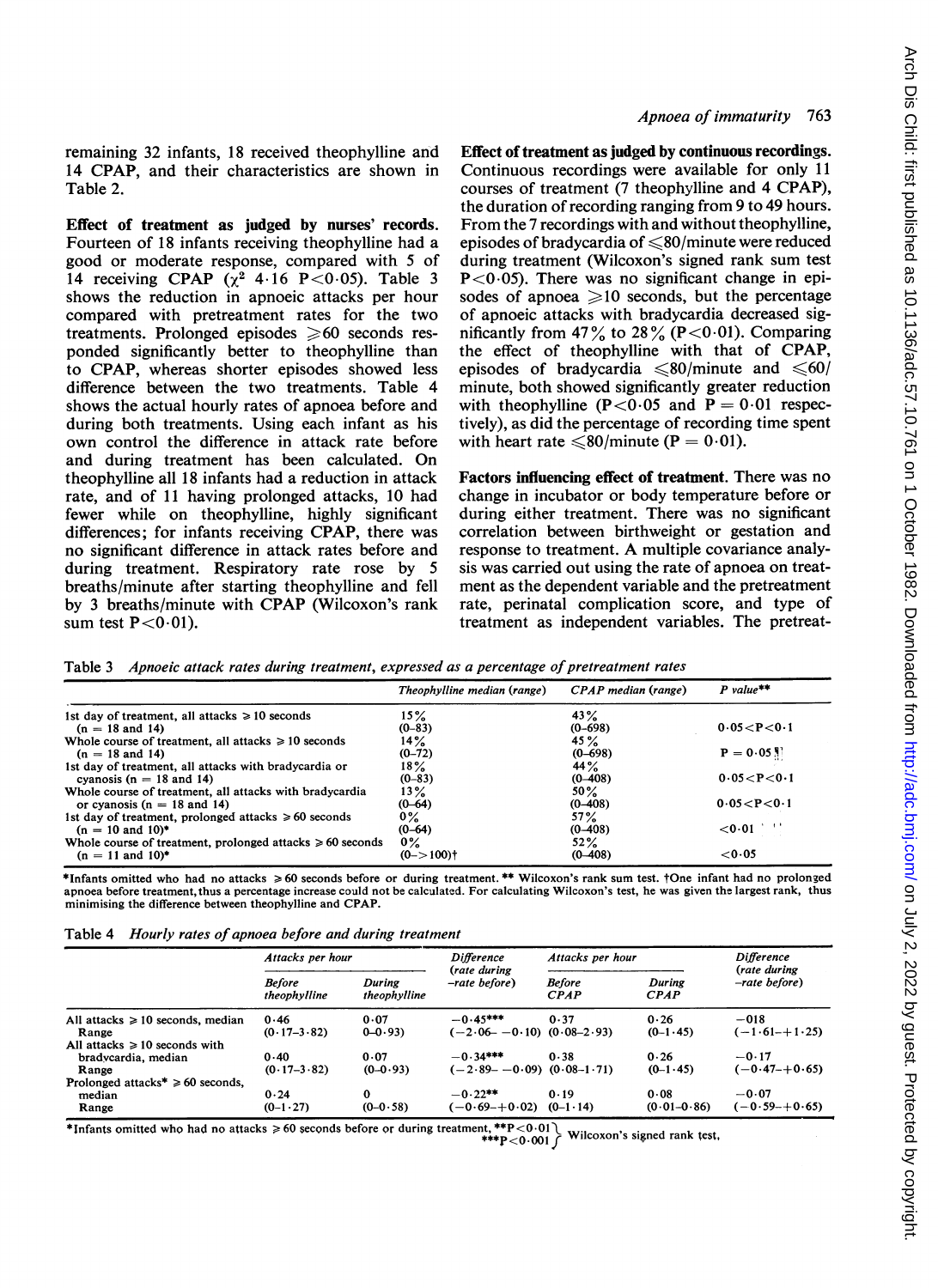#### 764 Jones

ment rate of apnoea (that is severity) had a highly significant effect on the outcome, but after the effect of this and the perinatal complication score had been allowed for, there was still a significant effect of treatment, theophylline being associated with lower rates of prolonged apnoea ( $\geq 60$  seconds) than CPAP during the first 24 hours and the whole course of treatment  $(P<0.05)$ . The rate for all apnoeic episodes  $\geq 10$  seconds) with bradycardia during the first 24 hours of either treatment was similar, but during the whole course of treatment was lower on the ophylline  $(P < 0.01)$ .

Subsequent progress. Of the 13 infants who failed to respond to treatment, 7 needed immediate IPPV. Four infants were changed from CPAP to theophylline, 3 responding; 2 infants changed from theophylline to CPAP continued with severe apnoea, requiring IPPV. Six of these infants were at some time given theophylline and CPAP together; in none was this more effective than theophylline alone. Of the 19 who responded initially, <sup>11</sup> relapsed when treatment was stopped. Six of 7 infants given a second course of theophylline responded again, but only one of <sup>3</sup> given further CPAP did so. Ultimately 17 infants required ventilation for apnoea, 5 of 18 given theophylline and 12 of 14 given CPAP  $(\chi^2)$ 8.42 P < 0.01). Four of the theophylline group and 8 of the CPAP group died  $(P>0.1)$ . A clinical diagnosis of intraventricular haemorrhage was made in <sup>5</sup> infants who died (4 in the CPAP group) all of whom deteriorated neurologically after starting treatment. Necropsy consent was refused in 2, but in the other 3 intraventricular haemorrhage was confirmed.

Side effects. Most infants had several courses of treatment, and altogether 44 courses of theophylline and 54 courses of CPAP were examined for possible side effects. Six infants on 7 occasions had a tachycardia  $>180/m$ inute, all during theophylline treatment ( $P < 0.05$ ). In 2 infants this was associated with cardiac failure, one had a transient tachycardia of 230/minute during the initial bolus injection, and the other 3 had serum levels above  $67 \mu \text{mol/l}$ (12 mg/I) at the time. Hyponatraemia (plasma sodium <130 mmol/l) occurred during 9 of 31 courses of theophylline, but none of 14 courses of CPAP in which sodium was measured  $(P<0.05)$ . Five infants developed cardiac failure attributed to patent ductus arteriosus, one after theophylline alone, one after CPAP alone, and <sup>3</sup> after both treatments. Three infants developed necrotising enterocolitis, 2 after theophylline alone and one after both treatments. Feeding difficulties were encountered during 14 of 41 courses of theophylline and 21 of 37 courses

of CPAP  $(0.05 < P < 0.1)$ . The most common reason for failure to establish feeding was difficulty in passing a transpyloric tube. Gastric distension precluded gastric feeding during face-mask CPAP and in babies requiring frequent bag-and-mask resuscitation.

#### **Discussion**

In this study, theophylline was more effective than CPAP in the treatment of apnoea of immaturity, even after allowing for perinatal complications and severity of apnoea. The greatest effect was seen on prolonged episodes  $\geq 60$  seconds, the majority of which were associated with bradycardia. The continuous recordings confirmed a fall in the proportion of apnoeic attacks with bradycardia during theophylline therapy. The significant reduction in need for ventilation in the theophylline group supports a genuine advantage. The poor response to CPAP in 9 of 14 infants contrasts with previous reports. $10-12$ In these three studies, a total of 31 infants was treated, ofwhom the condition of all but 4 improved. In the first 2 studies<sup>10 11</sup> CPAP was given by nasal prongs but in the third,  $12$  as in the present one, a face mask was used. The high incidence of perinatal complications present in 13 of our 14 infants might have contributed to the poor results. Immediate side effects from either treatment were few. Hyponatraemia may occur with theophylline, which increases urinary sodium excretion.'6 Tachycardia is also a well-known complication.6 During face-mask CPAP there may be difficulty in passing a transpyloric tube and establishing milk feeds, but this problem would not necessarily occur if using nasal catheters.

Although theophylline appeared more effective than face-mask CPAP in treating apnoea, the response to both treatments was disappointing: 17 out of 32 infants required mechanical ventilation and 12 died. There is clearly a need for further studies into more effective treatment or, preferably, prevention of apnoea in the very immature.

<sup>I</sup> thank the parents and infants without whom the study could not have been undertaken; Dr David Southall, Brompton Hospital, for advice and use of equipment for analysing the cassette tapes; Professor M Healy, London School of Hygiene, for help with statistics; the consultant paediatricians who allowed me to study their patients; the nursing and resident medical staff for help; Dr Pamela Davies and Dr David Harvey for encouragement throughout the study.

The study was supported by Action Research for the Crippled child.